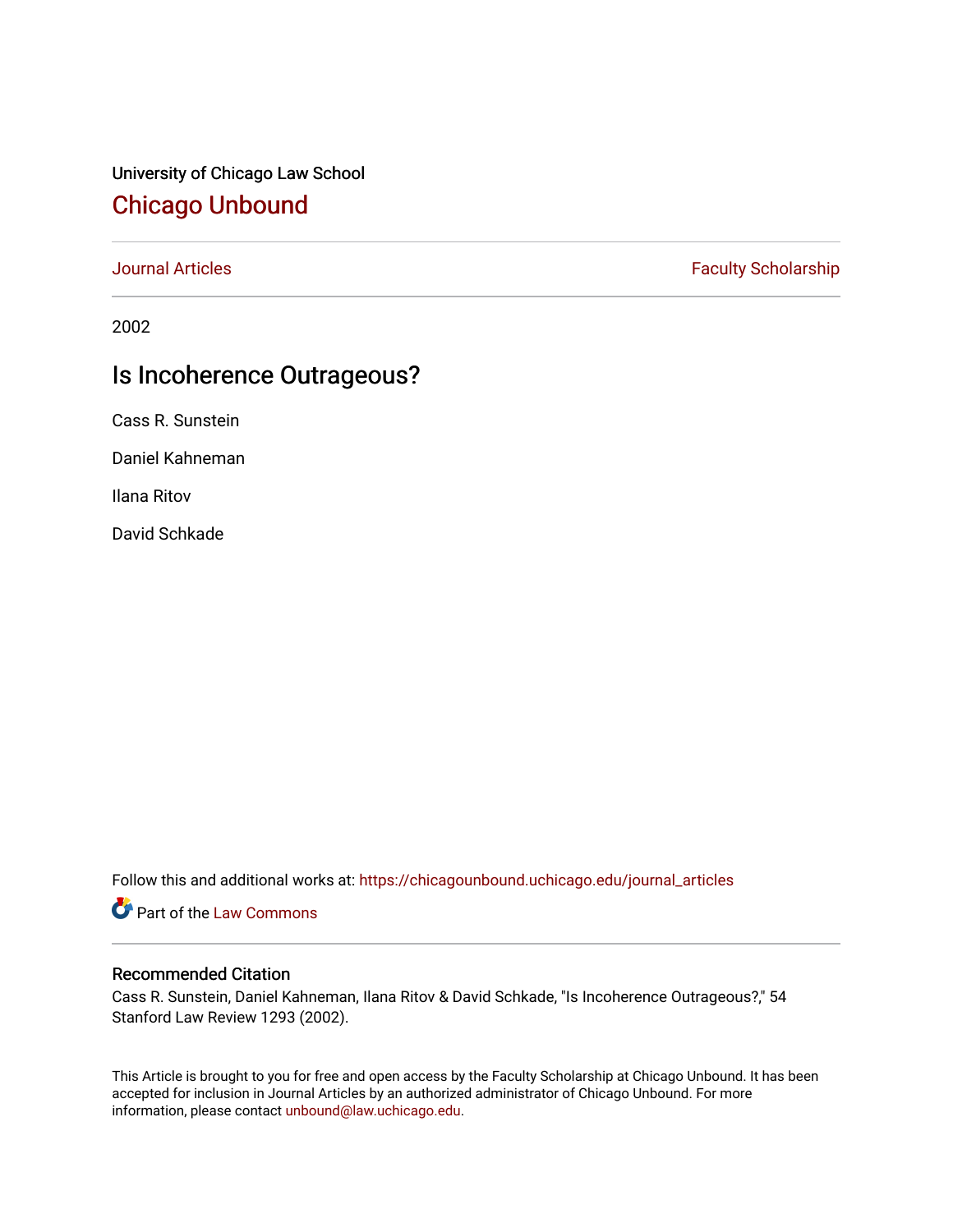# **Is Incoherence Outrageous?**

## Cass R. Sunstein,\* Daniel Kahneman,\*\* David Schkade\*\*\* & Ilana Ritov\*\*\*\*

For their valuable comments, we are most grateful to Cary Coglianese,<sup>1</sup> Mark Kelman,<sup>2</sup> and the team of Theodore Eisenberg, Jeffrey Rachlinski, and Martin Wells (hereafter ER&W).3 ER&W offer a great deal of information about the real world of punitive damages, presenting a mixed verdict on our basic claims. Coglianese provides an impressively detailed account of the problem of achieving coherence in the world of administrative penalties. Kelman questions the importance of coherence and also urges that in many cases, people's judgments may be better if they lack a global perspective. We are pleased to say that we have few significant disagreements with the three commentaries. In brief, we think that ER&W's evidence is fully consistent with our basic claims, despite a conservative test; that Coglianese has elaborated helpfully on the problem of achieving coherence in civil penalties; and that Kelman's basic arguments should not be taken to dispute our claims, which are less different from his own than a reader of his commentary might infer. Apart from these points, which we elaborate below, we offer a more general suggestion, one that is perhaps insufficiently emphasized in our main paper: Even if it is demonstrated, incoherence usually is not taken to be outrageous. The persistence of incoherence, in many domains of the law, is closely connected with this psychological fact.

1293

Karl N. Llewellyn Distinguished Service Professor, University of Chicago.

Eugene Higgins Professor of Psychology and Professor of Public Affairs, Princeton University

Herbert D. Kelleher Professor of Business, University of Texas, Austin.

<sup>\*\*\*\*</sup> Associate Professor, Hebrew University of Jerusalem.

I. Cary Coglianese, *Bounded Evaluation: Cognition, Incoherence, and Regulatory Policy, 54 STAN. L. REV. 1217 (2002).* 

<sup>2.</sup> Mark Kelman, *Problematic Perhaps, but Not Irrational,* 54 STAN. L. REv. 1273 (2002).

<sup>3.</sup> Theodore Eisenberg, Jeffrey **J.** Rachlinski & Martin T. Wells, *Reconciling Experimental Incoherence with Real-World Coherence in Punitive Damages,* 54 **STAN.** L. REv. 1239 (2002).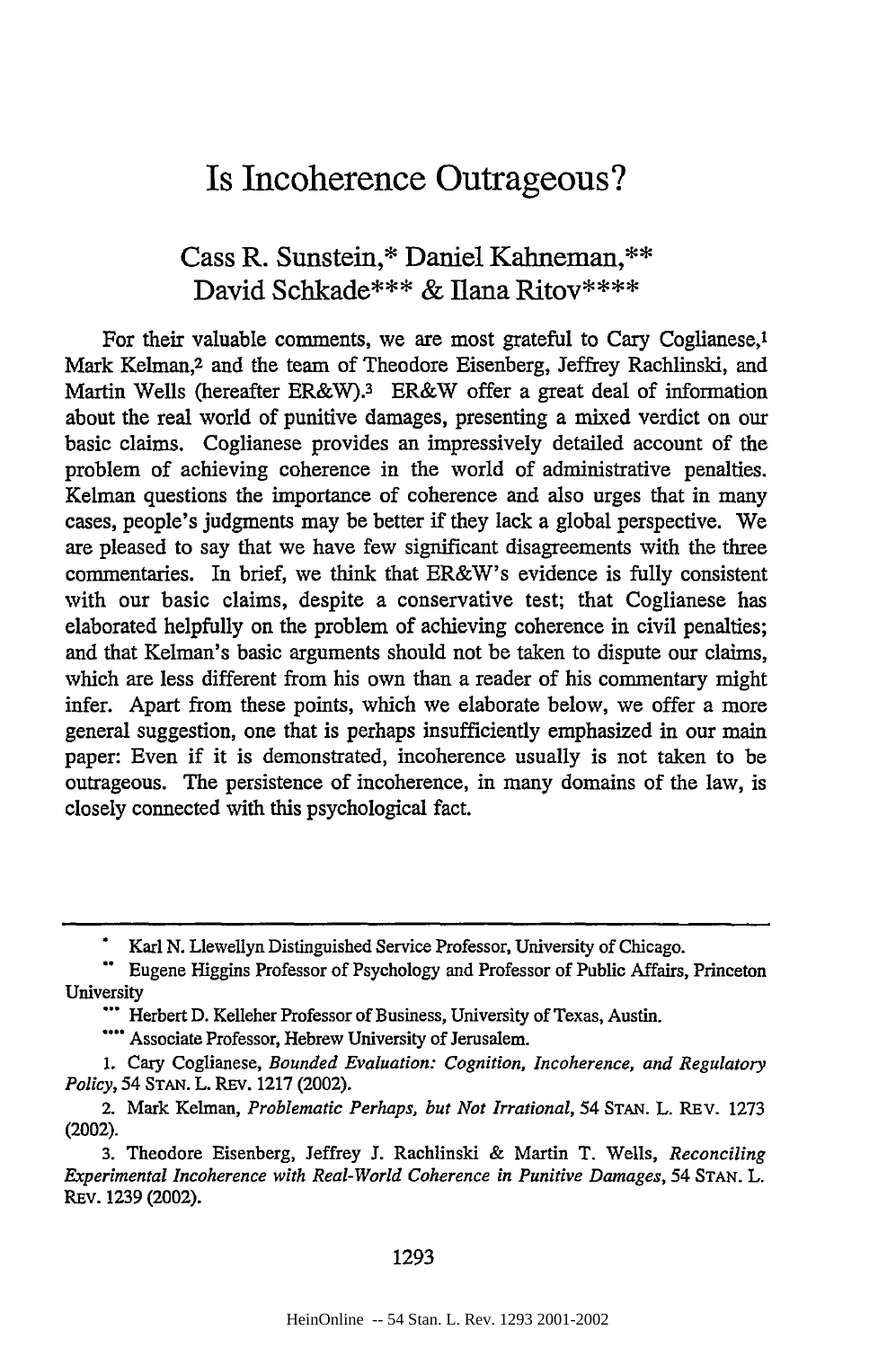#### I. EXPERIMENTS AND THE REAL WORLD

ER&W provide an instructive look at the real-world of punitive damage awards. The most novel part of their essay offers some intriguing data analysis, suggesting that the incoherence that we describe actually exists, and hence that there is a "degree of support"4 for our claims in real-world data. But thinking that few "complaints about a legal system resonate louder than charges of incoherence,"<sup>5</sup> ER&W object that if our argument is right, we should "be observing a legal system on the verge of collapse," because any "society would find a torrent of incoherent legal judgments to be unfair, unjust, unpredictable, and unmanageable.<sup> $m$ </sup> And in a discussion of prior findings that appears to be in some tension with their new analysis, ER&W contend that the system of punitive damages is actually quite coherent, showing a high degree of predictability. Of the three comments, ER&W's raises the most complex issues, and we shall discuss those issues in some detail.

#### A. *A New Analysis*

ER&W's innovative empirical analysis is based on their (welcome) claim that our essay can be used to generate testable hypotheses. They offer three such hypotheses. The first involves juries. In their view, we would predict that juries, which make decisions in isolation, would produce, across diverse categories of cases, the same statistical relationship between punitive awards and compensatory awards. The second hypothesis involves judges, who observe cases from many categories. ER&W think that we would predict that judges will be engaging in cross-category comparisons and hence that the effects of case categories "should be greater in judge-tried cases than in jurytried cases."' Perhaps most interestingly, ER&W urge that if we are right, judges will offer higher awards than juries in cases involving the more prominent category of harm. The reason is that in cross-category comparisons, the awards in the more prominent category typically increase; and judges, in ER&W's view, are engaged in cross-category comparisons. ER&W rightly say that the third hypothesis seems counterintuitive, even a bit odd. Could it be right to suggest that when the harm is prominent, judges will produce higher damage awards than juries?

Comparing actual awards in cases involving bodily injury to actual awards in cases not involving bodily injury, ER&W find support for all three hypotheses. For juries, the ratio of compensatory to punitive awards is about

- *7. Id.*
- 8. *Id.* at 1249.

*<sup>4.</sup> Id.* at 1243.

*<sup>5.</sup> Id.* at 1239.

*<sup>6.</sup> Id.* at 1240.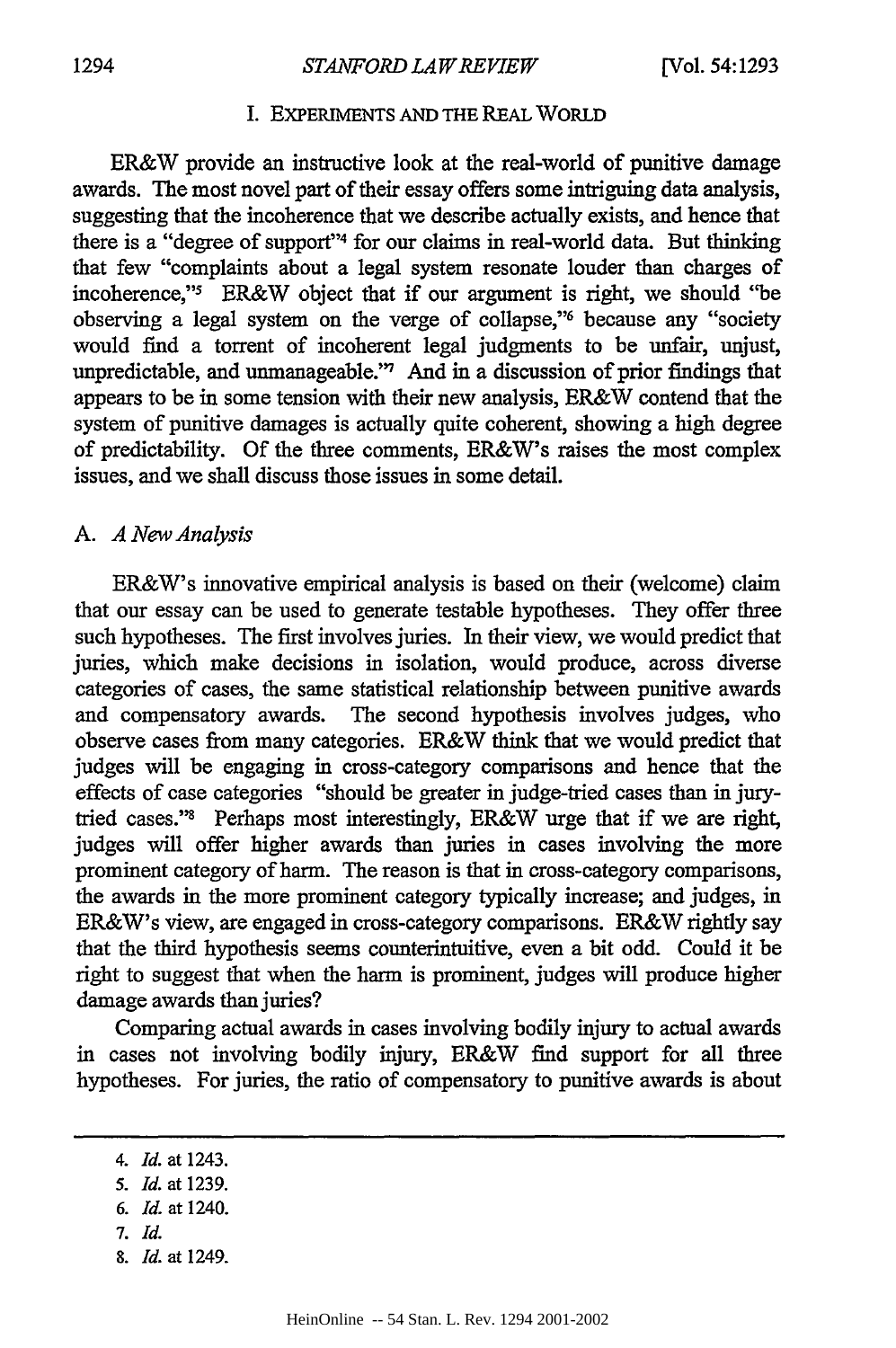the same between cases involving bodily injury and cases not involving bodily injury. For judges, punitive awards have a far higher ratio to compensatory awards in cases involving bodily injury. Most strikingly, the counterintuitive prediction is vindicated. The punitive award is likely to be much higher, compared to the compensatory award, when judges are making the decision than when juries are doing so.

ER&W have done a very creative job of adapting our account of punitive damage assessment to produce testable hypotheses for their extensive data set. We are of course delighted that our model passed the tests that they set for it. Still, we should point out that these tests are overly severe and that our model might have failed them even if it is basically correct. Three points deserve mention. First, ER&W's analyses use compensatory damages as a proxy for the "outrage  $\times$  harm"<sup>9</sup> component of our model. But in our model, as in the law, compensatory damages are linked only to the harm, not the outrageousness of the defendant's behavior. The outrageousness (often called egregiousness) of the defendant's behavior is not represented in the ER&W analyses, though it is central to our model of how punitive damages are set. Second, ER&W's analysis takes for granted that judges consider each case in a broader context, one that includes cases from other categories. What is certainly true, and what we emphasized, is that judges *could* consider cases through a wider viewscreen because, unlike juries, they have encountered a varied set of cases. However, we are not aware of any direct evidence that judges *do* spontaneously consider particular cases in a broad context. Indeed, our original paper drew on work by Guthrie, Rachlinski, and Wistrich in raising doubts about precisely that point.<sup>10</sup>

The Supreme Court apparently has similar doubts about the width of the screen judges use. In *Leatherman* the Court found it necessary to *require* even appellate judges to engage in an explicit comparison (i.e., to use a wide screen) in evaluating the constitutionality of damage awards, rather than trusting their experience.<sup>11</sup> Finally, ER&W's analyses use the contrast between cases with

*11. See* Cooper Indus., Inc. v. Leatherman Tool Group, 532 U.S. 424,440 (2001). Differences in the institutional competence of trial judges and appellate judges are consistent with our conclusion. In [BMW of North Am. v.] *Gore* [517 U.S. 559 (1996)], we instructed courts evaluating a punitive damages award's consistency with due process to consider three criteria: (1) the degree or reprehensibility of the defendant's misconduct, (2) the disparity between the harm (or potential harm) suffered **by** the plaintiff and the punitive damages award, and *(3) the difference between the punitive damages awarded by the jury and the civil penalties authorized or imposed in comparable cases.* Only with respect to the first *Gore* inquiry do the district courts have a somewhat superior vantage over courts of appeals, and even then the advantage exists primarily with respect to issues turning on witness credibility and demeanor. Trial courts and appellate courts seem equally capable of analyzing the second factor. And the third *Gore* criterion, which calls for a broad legal comparison, seems more suited to the expertise of appellate courts. Considerations of institutional competence therefore fail to tip the balance in favor of deferential appellate review.

<sup>9.</sup> Cass R. Sunstein, Daniel Kahneman, David Schkade & Ilana Ritov, Predictably Incoherent Judgments, 54 STAN. L. REV. 1153, 1166(2002).

<sup>10.</sup> *See* Chris Guthrie, Jeffrey Rachlinski, & Andrew Wistrich, *Inside the Judicial Mind,* 86 CORNELL L. REv. 778 (2001).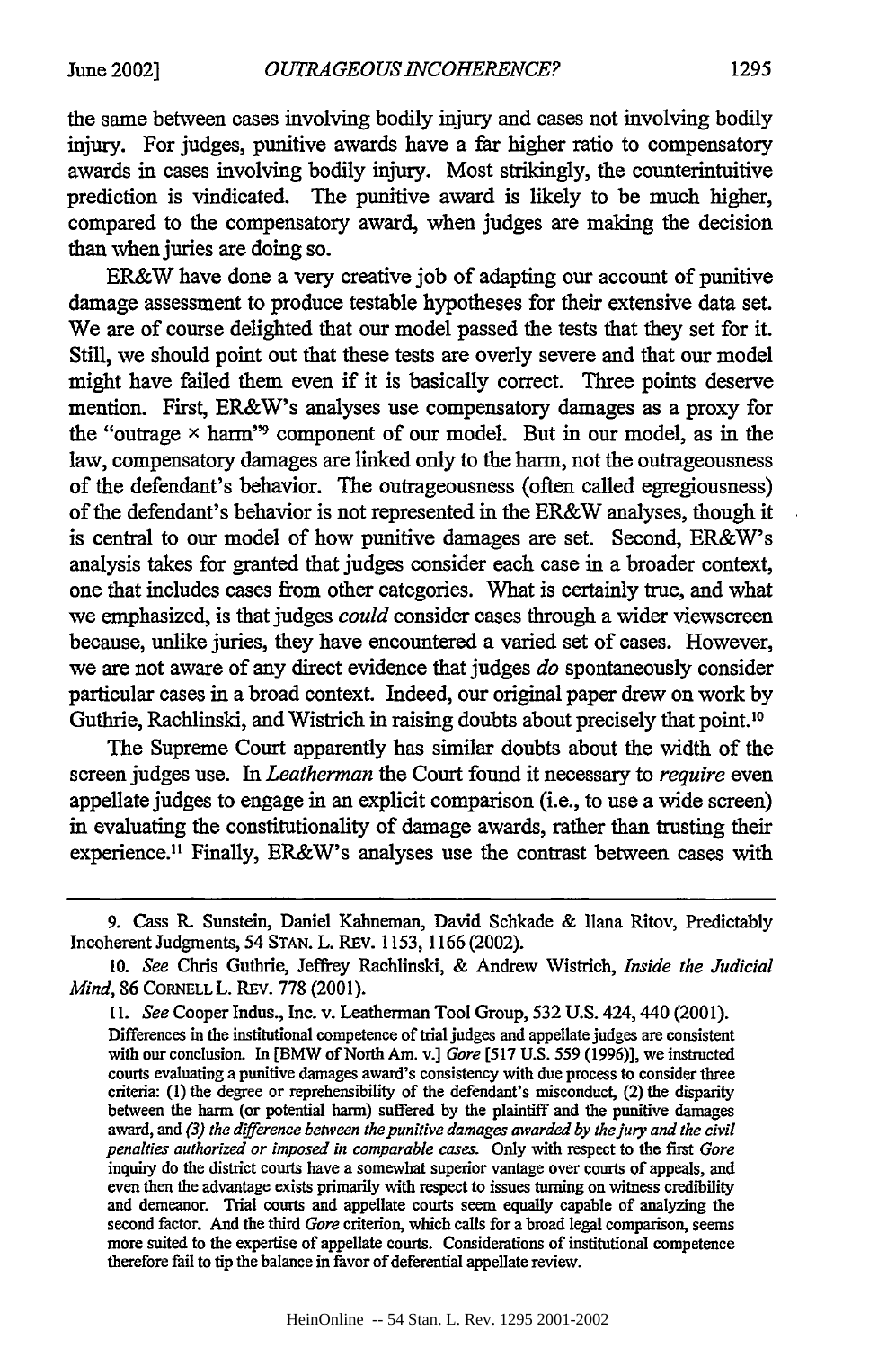and without physical injury as a proxy for the prominence of the case category. While certainly a reasonable operationalization, this classification is imperfect since the "non-physical" class includes many highly prominent categories (as possible examples, consider sexual harassment and racial discrimination<sup>12</sup>), again limiting our hypotheses' chances to succeed. In sum, because our account of punitive damage assessment succeeded on this somewhat unfavorable terrain, what ER&W call "modest" support should probably be interpreted as much stronger.'<sup>3</sup>

One further point. ER&W contend that we predict that case categories will play *no* role in jury cases; but the claim strikes us as too strong, and it is their speculation, not ours. Indeed, compensatory awards typically differ among categories, and hence categories will matter insofar as compensatory awards operate as anchors. In our study compensatory damages were held constant. But in an earlier study, mentioned briefly in our article, compensatories were not constant in the isolation condition, and we found a *large* difference between categories in the isolation condition.<sup>14</sup>

#### *B. Predictability and Coherence*

Notwithstanding the evidence just discussed, ER&W urge that "research on quantitative judgments demonstrates substantial consistency in judgments."<sup>15</sup> Drawing largely on an impressive and influential study by Eisenberg, Wells, and three co-authors,<sup>16</sup> ER&W claim that the legal system has proved its "ability to reduce and manage the limitations of human judgment."<sup>17</sup> In our view, the real-world data do not support this optimistic conclusion, at least if the optimism is applied to jury determinations.'8 We have noted that in *Leatherman,* the Supreme Court found the risks of arbitrary jury outcomes sufficiently troubling to require *de novo* review of the constitutionality of jury awards by appellate courts. Further, over half of punitive damage awards are

*Id.* (emphasis added, citations and footnote omitted).

<sup>12.</sup> We describe these as possible examples because we lack evidence on what categories of"nonphysical" injury count as prominent.

<sup>13.</sup> *See* Deborah Prentice & Dale Miller, *When Small Effects Are Impressive,* <sup>118</sup> PSYCHOL. BULL. 112, 160-164 (1992) (giving an instance in which small effects are impressive).

<sup>14.</sup> *See* Cass R. Sunstein, Daniel Kahneman, David Schkade, & Ilana Ritov, *Legal Coherence and Incoherence* (2001) (unpublished manuscript, on file with author).

<sup>15.</sup> Eisenberg, et al., *supra* note 3, at 1241.

<sup>16.</sup> *See* Theodore Eisenberg, John Goerdt, Brian Ostrom, David Rottman & Martin T. Wells, *The Predictability of Punitive Damages,* 26 J. LEGAL STUD. 623, 633-37 (1997).

<sup>17.</sup> Eisenberg, et al., *supra* note 3, at 1242.

<sup>18.</sup> *See* W. Kip Viscusi, *Why There Is No Defense of Punitive Damages,* 87 GEO. L.J. 381, 384-87 (1998).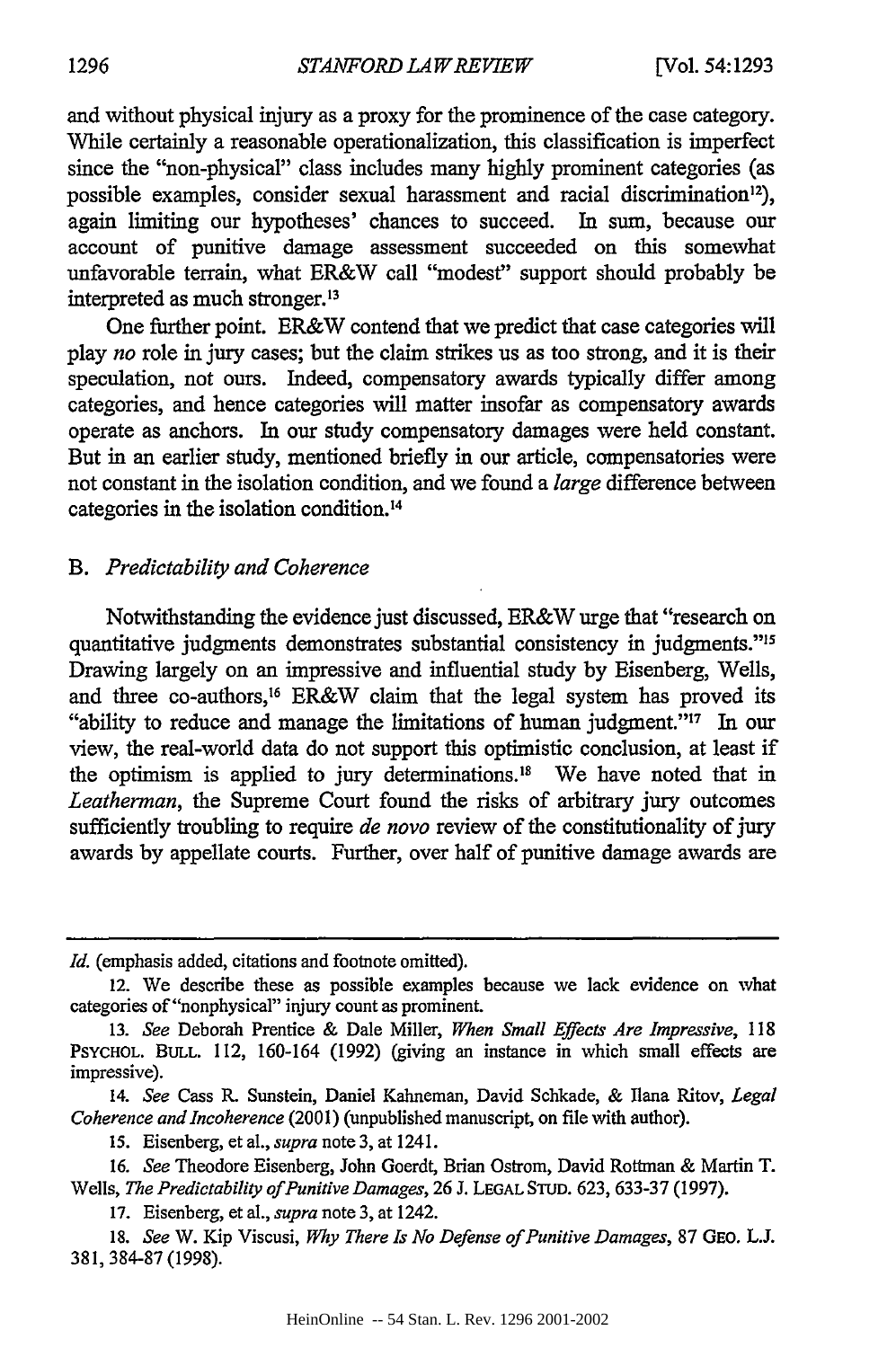reduced or overturned.<sup>19</sup> The process of appellate review can impose on all parties involved substantial transaction costs and lead to situations in which justice delayed becomes justice denied.

Before explaining the problem, we emphasize our agreement with many of ER&W's conclusions. Punitive awards are indeed relatively rare. They are especially uncommon in cases lacking intentional misconduct. Significantly, the compensatory award plays a substantial role in determining the punitive award. For this reason punitive awards are far from entirely unpredictable. But ER&W downplay the existence of a great deal of noise in the system. The studies that purport to show predictability find that the compensatory award explains 46-47% of the variation in punitive damage awards, an impressive figure to be sure, but one that leaves the majority of the variation unexplained. The claim of predictability is further weakened by the fact that in the relevant work, the focus of analysis is not on actual punitive damage awards, but on the *logarithm* of such awards, which is the dependent variable that is being explained. Any transformation of real awards into log awards will naturally shrink much of the variation in the size of punitive damages awards. But defendants pay their penalties in dollars, not in log dollars, and the uncertainty they face when a punitive award could range from \$10,000 to \$1,000,000 is rather more impressive than is conveyed when the same range is expressed in log units (7 vs 9). With respect to predictability, judicial oversight and appellate review can and do help, but we respectfully disagree with ER&W's suggestion that the legal system has overcome the cognitive problems that we have described. Consider the fact that another empirical study, based on a larger sample than that used by ER&W, finds that punitive awards "are highly variable and unpredictable."20

But coherence, not predictability, is our focus here. To the extent that ER&W are able to establish predictability, they have not established coherence. To see this point, begin with the fact that because of the difficulty of translating moral judgments into dollars, anchors will loom very large. The compensatory award is the most readily available anchor, and in light of the translation problem, it should be no surprise that that award helps to explain the punitive award. And when people are making judgments in isolation, the anchor will have an especially big effect, indeed a bigger effect than it has when people look at two or more cases at once. Here, then, is the problem. Because

<sup>19.</sup> *See, e.g.,* Marc Galanter, *Real World Torts: An Antidote to Anecdote, 55* MD. L. REV. 1093, 1115-16 (1996) (citing studies finding that jury punitive damage awards are reduced in fifty percent or more of product liability cases).

<sup>20.</sup> *See* Jonathan Karpoff & John Lott, *On the Determinants and Importance of Punitive Damage Awards,* 42 J.L. & EcoN. 527, 571 (1999). The authors do find that compensatory awards, alongside other identifiable factors (such as lawsuit type, firm characteristics, and location of suit), can explain as much as 50% of the variation in punitive awards. But without prior information that there will be a punitive award, "only 1-2 percent of the variation in punitive awards can be explained." *Id.*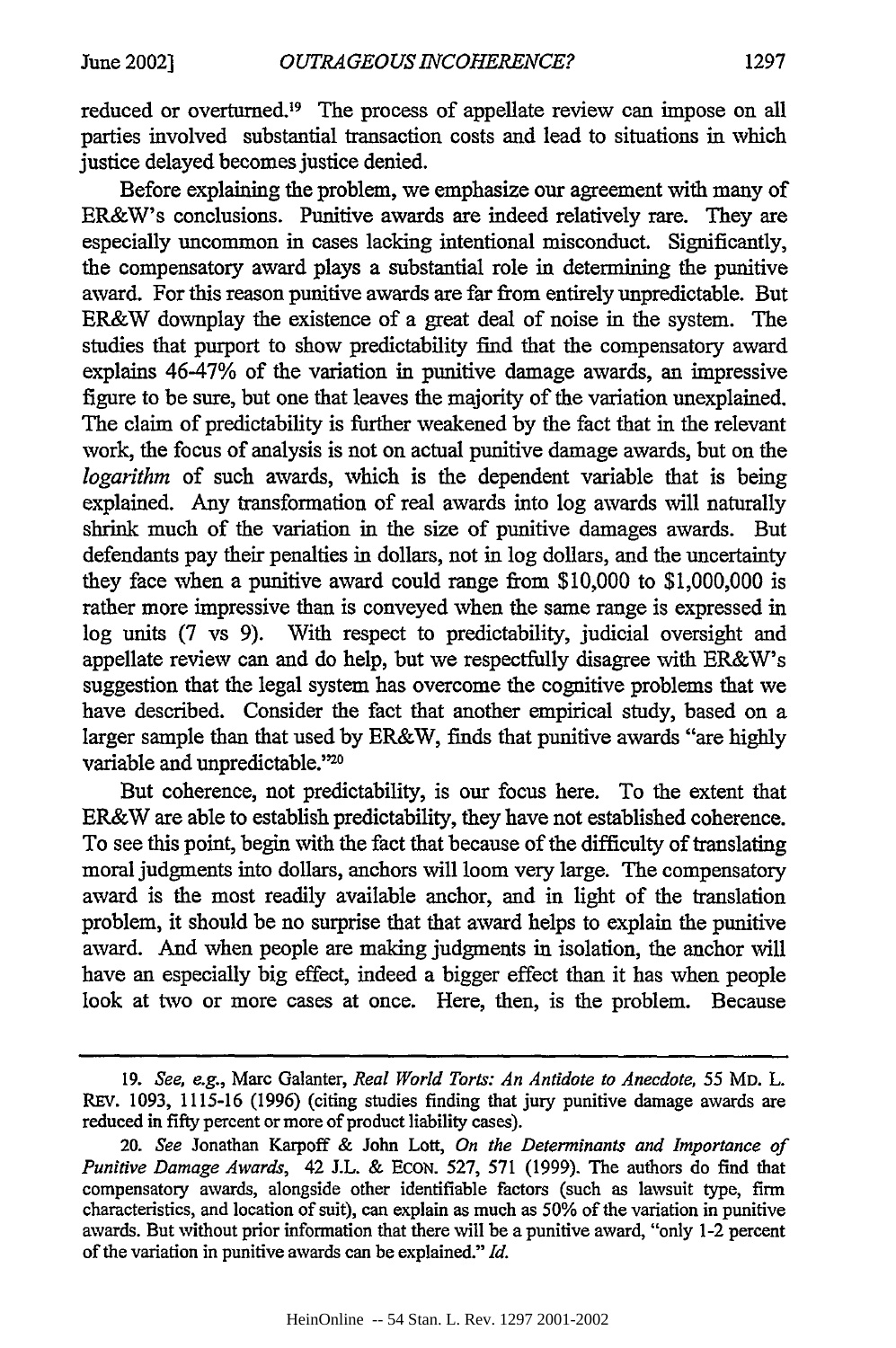compensatory awards in certain categories of cases (for example, commercial fraud cases) are typically larger than compensatory awards in other categories of cases (for example, personal injury cases), punitive awards will be larger in the former set of cases as well, regardless of the relative outrageousness of cases from the two categories. The existing research shows that this difference is entirely predictable. *But that very difference is a form of predictable incoherence in the sense that we discuss.* The reason is that people are most unlikely to approve of the pattern of outcomes that emerges from their own judgments in isolation. And one reason for the disapproval is that anchors have a larger effect on judgments in isolation than on comparative judgments. We can now see that if, as ER&W urge, compensatory awards are acting as the anchor, people's judgments will appear to make sense on their own, but will not make sense, by people's own lights, when taken together.

In this light, it is possible to dissolve the tension between the apparently conflicting empirical claims reported by ER&W. First, punitive awards do indeed have some degree of predictability (although that predictability is more impressive for scholars who think in terms of logarithms than for plaintiffs and defendants, who think about actual dollars). Second, punitive awards can be shown to be incoherent, in the sense that people's decisions in isolation do not match their decisions if they are engaging in cross-category comparisons. The two claims are not in conflict.

### *C. Public Indifference*

Now let us turn to ER&W's broadest claim. They contend that if incoherence is pervasive, the legal system would be "on the verge of collapse,"2' and people would be up in arms. The "paradox" lies in the fact that "the system seems to work well, despite the well-founded concerns"<sup>22</sup> of our article.

We do not think that there is any paradox. Because people do not naturally seek coherence, it seems to us wrong to suggest that incoherence, in the domain of punitive damages, would produce any kind of public outcry. Suppose, for example, that a presidential candidate of either party, armed with sensational data, wanted to make an energetic and dramatic campaign speech, in which he demonstrated, beyond a shadow of a doubt, that punitive awards in some categories of cases were far too low when taken in comparison with awards in other categories of cases. If you were the candidate's campaign manager, would you urge him to deliver-that speech? Would the speech be taken to have uncovered an outrage? Would the candidate make a public splash? We doubt it. For the same reason that people do not spontaneously worry over coherence, incoherence, when brought to public attention, is a reason for embarrassment

<sup>21.</sup> Eisenberg, et al., *supra* note 3, at 1240.

<sup>22.</sup> *Id.* at 1241.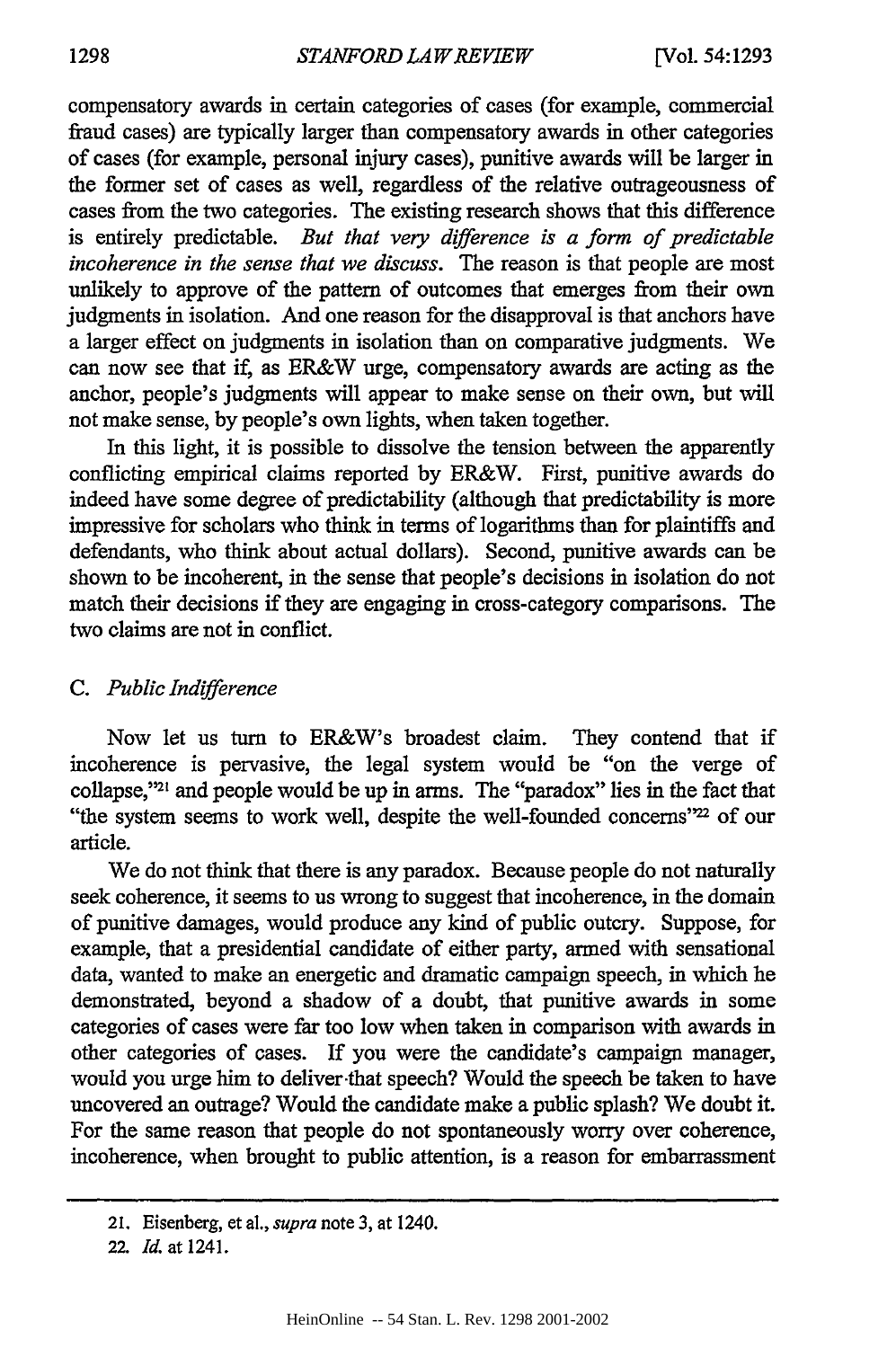and possibly reform-but hardly an outrage. Because of the relative indifference to incoherence, the system may *appear* "to work well"<sup>23</sup> even when it in fact does not.

### II. ACHIEVING COHERENCE

Like ER&W, Coglianese is concerned to connect our arguments to realworld evidence about law and policy.<sup>24</sup> But while ER&W concentrate on punitive damage awards, Coglianese examines administrative penalties. His overall goal is to show that incoherence cannot be established simply by finding disparities in congressionally-specified penalty amounts. It is necessary to ask many more questions.

Coglianese says, rightly, that our discussion of administrative penalties is focused on what he calls the problem of "comparative coherence."<sup>25</sup> He insists that seemingly inexplicable variations in dollar amounts are only partly informative. Suppose, for example, that those who injure birds are subject to a federal penalty of \$20,000, but that those who subject employees to dangerous working conditions are subject to a federal penalty of \$10,000. Is this proof of incoherence? Not necessarily. For example, employers may be subject to stiff, additional penalties under state law while those who injure birds may not be; the lower federal penalties may make a great deal of sense once federal and state penalties are taken together. It is also possible that the government regularly enforces the latter statute, and infrequently enforces the former—and hence the disparity in penalties is sensibly responsive to varying enforcement levels.

Coglianese offers an impressive account of the many variables that must be examined in order to reach firm conclusions about coherence. He is correct to insist that judgments of incoherence might themselves reflect a form of bounded rationality-a failure to take account of considerations (such as additional penalties and the level of enforcement activity) that actually matter a great deal. But we are sure that Coglianese would agree that people, including policymakers, rarely attempt to make anything like the necessary assessment. It would be heroic, and in our view implausible, to think that the existing array of administrative penalties reflects considered judgments about the factors that Coglianese rightly identifies. So too with existing variations in cost-per-lifesaved. As Coglianese urges, no sensible person could urge that every program for risk reduction should have the same cost-per-life-saved. Contextual factors, including distributional issues, matter a great deal. But incorporating contextual factors is most unlikely to rescue the current system from the charge of incoherence.

<sup>23.</sup> *Id.*

<sup>24.</sup> Coglianese, *supra* note **1.**

<sup>25.</sup> *Id.* at 1219.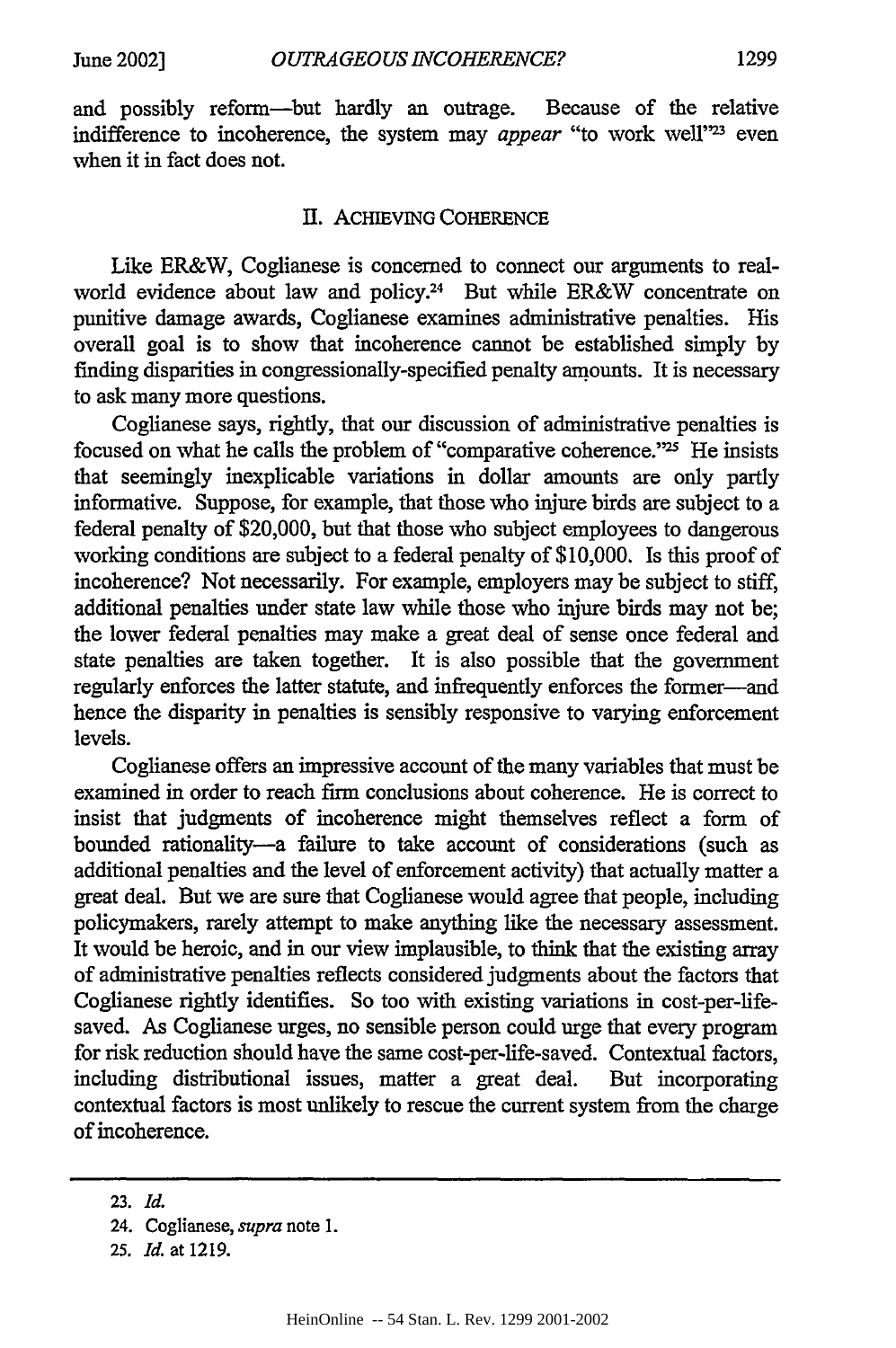Coglianese raises the possibility that after all relevant sanctions have been imposed, there will be less incoherence than it would seem if we focus on only one type of penalty. But we think that Coglianese would agree that incoherence is likely to be substantial, all the more in light of the fact that the greater the number of different proceedings that must be initiated to achieve a coherent penalty, the less likely it is that a sensible overall outcome will be achieved. The execution of a complex strategy is harder than a simpler one, and a complex task will inevitably have higher transaction costs. Indeed, we greatly doubt that administrative penalties are in fact set through deliberate consideration of all the variables to which Coglianese draws attention. The relative coherence of penalties within categories itself suggests that these variables do not play a major role, simply because there is no reason to assume that the variables in question are kept constant within categories. For example, if we compare a violation of the African Elephant Conservation Act<sup>26</sup> and a violation of the law protecting Bald and Golden Eagles (carrying the same penalty),27 it is not obvious why the existence of other liability, or the availability of other remedies to ensure compliance, or the probability of detection, and so forth, would be the same in both cases.

One of the most striking features of Coglianese's discussion is the support that it gives to our claim that full coherence is exceedingly difficult or perhaps impossible to achieve in practice (assuming we could agree on what it means in principle). Nonetheless, we think that much can be done to reduce the most serious anomalies. This point brings us directly to Kelman's paper.

#### III. PREScRIPTIwE, NOT NORMATIVE

Our major concern with Kelman's interesting discussion<sup>28</sup> is that he has taken issue with claims that we do not make. Contrary to Kelman's suggestion, we do not believe that category-bound judgments are always inferior to the judgments made in cross-category comparisons. And in analyzing punitive damage reform, our approach is prescriptive rather than normative. We seek to show how certain social goals might be obtained, without saying anything about the appropriate goals of punitive awards. We attempt to dispel four misunderstandings here.

First, we do not say (and do not believe) that those who make categorybound judgments are "irrational."<sup>29</sup> Indeed we do not mean to make any controversial claims about the nature of rationality. Our more cautious suggestions are that category-bound thinking does give rise to incoherence, in the sense that we describe it, and that incoherence is indeed a problem. We

<sup>26. 16</sup> U.S.C. §§ 4201.4246 (2002)

<sup>27. 16</sup> U.S.C. § 668 (2000)

<sup>28.</sup> Kelman, supra note 2.

<sup>29.</sup> *Id.* at 1275.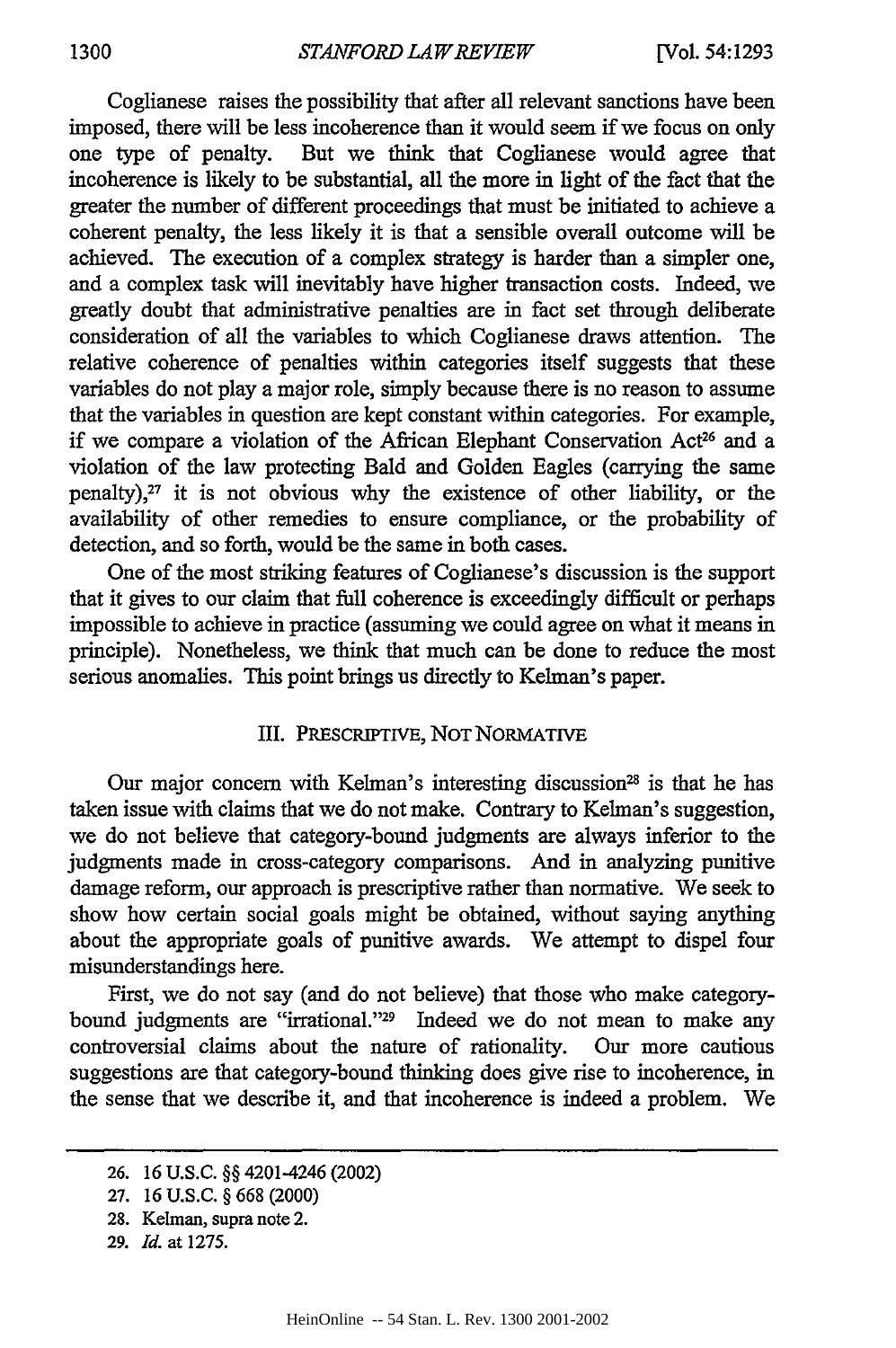plead innocent to Kelman's charge that we have offered an "unduly casual

invocation of the 'rationality' norm."<sup>30</sup> We have no view about Kelman's claim that law students are rational to be intensely disappointed when they do not receive job offers from their preferred law firm; and nothing we say speaks to his suggestion that intense emotional reactions are generally rational if they promote people's subjective ends.

Second, we do not think, as Kelman suggests, that "the global perspective is always optimal."<sup>31</sup> We meant to be very tentative here, suggesting only "that most people, in most conditions, prefer a wide viewscreen to a narrow one, and will in principle (though not always in actual practice) have greater confidence in the judgments they make in a broad context rather than in a narrow context."32 We do not disagree with Kelman's suggestion that in some circumstances, people's judgments may be better when and because they are category-bound. (Certainly we do not mean to say anything about "the appropriate response to misbehavior by one's child"!33)

Third, Kelman misunderstands our argument in objecting that we emphasize coherence—what he calls "horizontal equity"<sup>34</sup>—at the expense of other social goals, and in insisting that it might be sensible to sacrifice coherence for the sake of ensuring that punishments are not too severe or too lenient. We agree with Kelman's suggestion that horizontal "equity is at best but one value."3s We said that "coherence is not a trumping value, and a system displaying incoherence may well be better than one that is coherent but pervasively unjust."36 We urged only that at "the very least, efforts should be made to correct the most conspicuous anomalies—a goal that can be obtained without thinking that it is easy or even possible for people to agree on what full coherence actually requires."37

Fourth, Kelman is mistaken to say that according to our argument, "we should assess punitive damages in accord with a sense of outrage because we typically do."<sup>38</sup> He urges (far more modestly than Hume) that "it is never clear why we should derive an 'ought' from an 'is'";<sup>39</sup> he adds that perhaps punitive. damages should not be understood in terms of outrage at all. But we did not intend to accept any particular normative theory of punitive damages. We certainly did not mean to express any view on the retributive view of

- 33. Kelman, *supra* note 2, at 1276.
- 34. *Id.* at 1280.
- 35. *Id.*
- 36. Sunstein et al., *supra* note 14, at 1203.
- 37. *Id.* at 1203.
- 38. Kelman, supra note 2, at 1289.
- 39. *Id.*

<sup>30.</sup> *Id.* at 1278.

<sup>31.</sup> *Id.* at 1275.

<sup>32.</sup> Sunstein et al., *supra* note 14, at 1179.